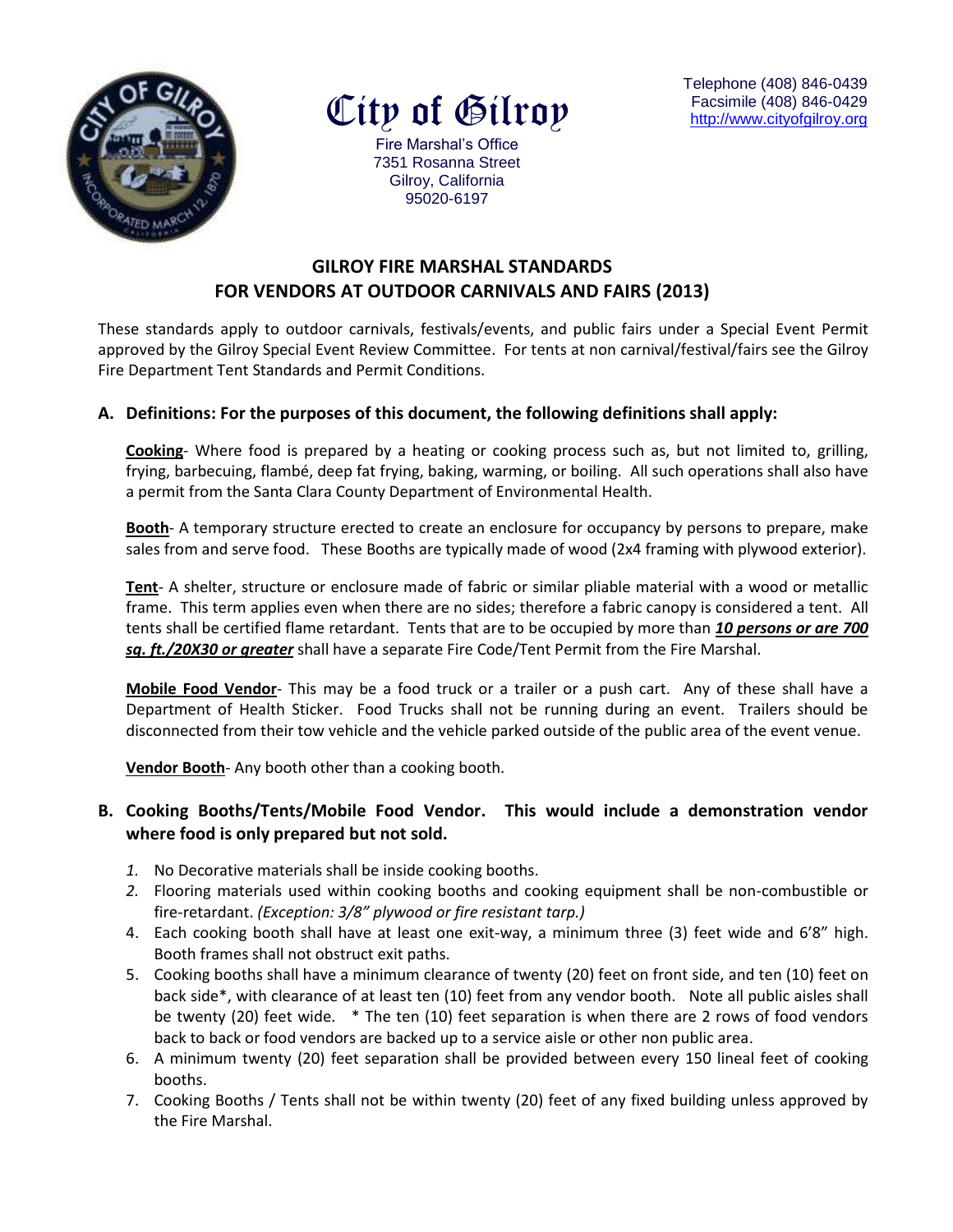# **C. Cooking Equipment**

- 1. All interior cooking equipment shall be electrical or Sterno.
- 2. Butane and Propane equipment shall conform to the following:
- a. All propane shall be **outside** the booth/tent, maximum size of any tank is 10 gallons. No more than 50 gallons per individual vendor "booth" area. \*
- b. Shut off valves and regulators shall be provided at each fuel source;
- c. Cooking appliances shall have an ON-OFF valve located far enough away from the appliance to be safely shut off in case of fire;
- d. The booth operator shall test all connections for leaks with a soap and water solution;
- e. Fuel tanks shall be protected from damage and secured in an upright position outside of the booth/tent.
- f. Hoses shall be of a type approved for use with the equipment and fuel type;
- g. Tanks not in use shall be turned off and set ten (10) feet away from cooking area and not stored inside tents.

*\*Specialized cooking equipment used outside of booths may have larger tanks when approved.* 

# **D. Vendor Booth/Tent Construction and Location (non-cooking). This can include sales of prepackaged foods for consumption like soda, candy, and food goods, etc.), as well as seating areas.**

- 1. Each vendor booth/tent shall have at least one exit-way, a minimum of three (3) feet wide by 6'8" high. Booth frames shall not obstruct exit paths. Seating canopies shall have 2 exits 48" wide.
- 2. Provide a minimum clearance of twenty (20) feet on front side, with clearance of at least ten (10) feet from any cooking booth and three (3) feet at side separation and ten (10) feet on the back. All public aisles shall be twenty (20) feet wide.
- 3. Provide twenty (20) feet wide separation for every 200 lineal feet of vendor booths/tents.
- 4. Vendor Booths /Tents shall not be within twelve (12) feet of any fixed building unless approved by the Fire Marshal.
- 5. Seating Tents shall have a main aisle 48" wide to each exit; rows of chairs have two (2) feet separation, no use of hay bales under canopies, all decorations fire retardant treated, provide lighting and exit signage if used after dark.

# **E. Electrical Power**

- 1. Electrical cooking appliances may be used inside of tents and booths.
- 2. Generators shall be placed only in locations approved for festival use, and shall not be refueled during event hours. Extra fuel shall not be stored at the booth during event hours. Smoking and open flames shall be prohibited within 25 feet of refueling operations.
- 3. Extension cords shall be of a grounded type, and approved for exterior use, with no damage or splices.
- 4. Trip protection shall be provided over cords. No cords shall be subject to vehicle traffic.

# **F. Charcoal & Wood Cooking**

- 1. Charcoal cooking and storage of lighter fluid **is prohibited inside booths.**
- 2. Charcoal cooking shall be located a minimum of ten (10) feet away from the tent or booth, from combustible structures and parked vehicles.
- 3. Use only an electric starter or commercially sold lighter fluid.
- 4. Coals shall be disposed of in metal containers approved by the Fire Marshal.
- 5. Do not create high flames or excessive smoke or flying brands/ash or risk having the system shut down.